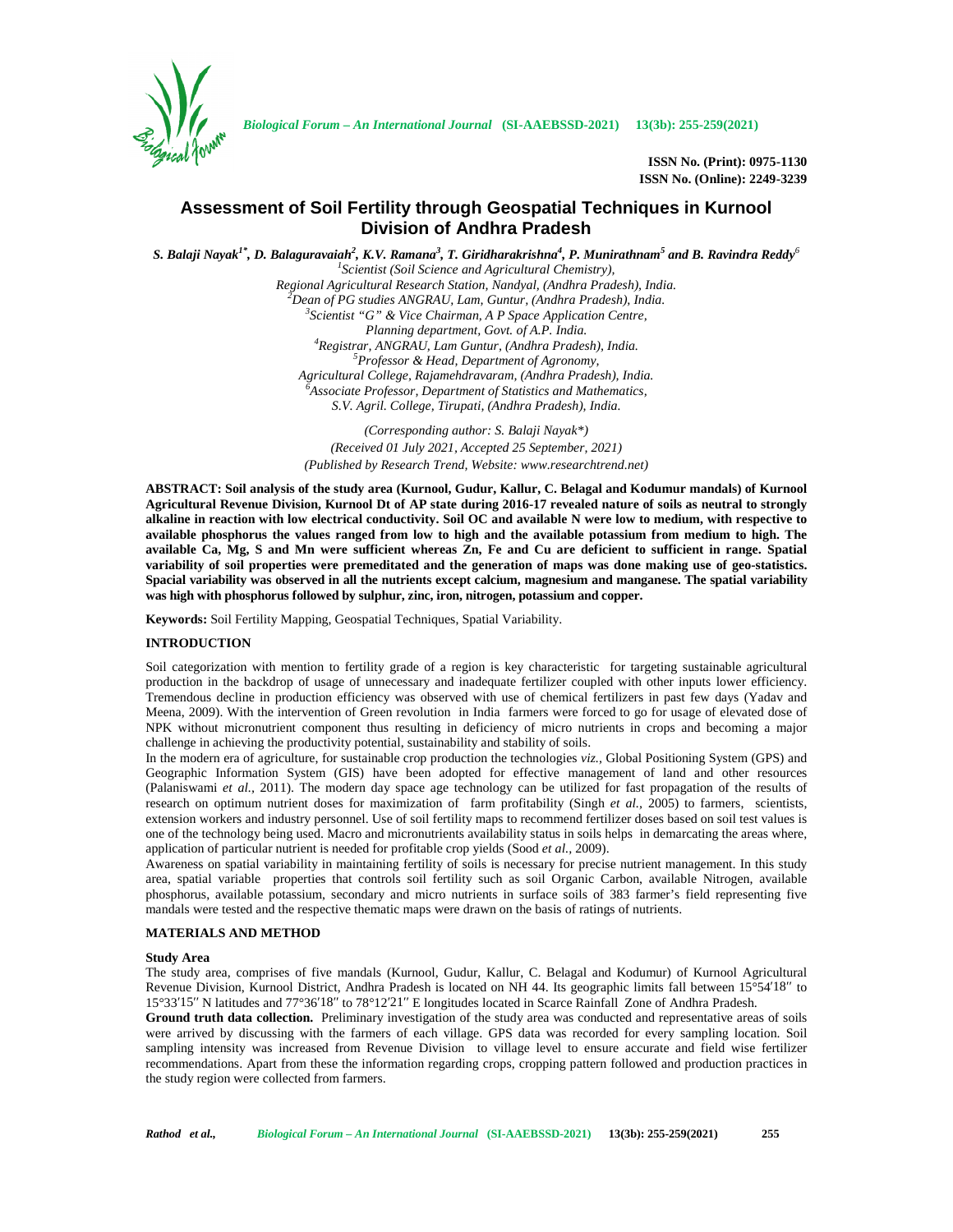**Collection and analysis of soil samples.** Under Consideration of uniformity in soil sample distribution of study area, 383 surface soil samples (0-15 cm depth) were collected from five mandals in a methodical pattern from diverse locations during *rabi,* 2016-17 seasons using GPS. The collected soil samples were shade dried and further analysis was carried out.

Soil samples analyis was done for availability of nutrients by following the standard analytical procedures. The pH and EC of soil samples were estimated in 1:2.5, soil: water suspension (Jackson 1973). Finely grounded soil sample was passed through 0.2 mm sieve and organic carbon was estimated by Walkely and Black (1934) wet oxidation method as described by Jackson (1973) and expressed in percentage (%). Available N was analyzed by potassium permanganate method of Subbaiah and Asija (1956). The extraction of Available  $P_2O_5$  was done using 0.5*M* NaHCO<sub>3</sub> solution buffered at pH 8.5 (Olsen *et al.,* 1954). Phosphorus in the extract was estimated by developing blue colour using ascorbic acid method (Watanabe and Olsen, 1965). Available K was extracted by shaking the requisite amount of soil sample with 1*N* NH4OAc (pH 7.0) solution (1:5 soil solution ratio) (Pratt, 1982). Lindsay and Norvell (1978) was used for the determination of micronutrients (Mn, Cu, Fe and Zn) in AAS by using DTPA extract.

**Soil fertility maps - preparation and fertilizer recommendation.** The fertility maps presenting status of nutrients were generated by means of critical data of individual nutrient. Spot data collected by using GPS was then altered into polygon data by adopting geostatistical tool of IDW (Inverse Distance Weighted) in *ArcGIS* 10.3 environment. Fertilizer Recommendation was given based on the soil test outcome in the study area.

## **RESULTS AND DISCUSSION**

**Soil reaction (pH):** The pH of study area of surface soils are moderately acidic to strongly alkaline. The pH of soils in Kurnool, Gudur, Kallur, C. Belagal and Kodumur mandals varied from 6.51 to 9.12, 6.28 to 8.78, 7.12 to 8.91, 6.69 to 8.99 and 6.48 to 9.06, respectively. Soil maps are generated for soil reaction using Inverse Distance Weighting (IDW) method at 1:50000 scale. The spatial disparity of pH in Kurnool division is grouped into four classes (Fig. 1). Major segment of the area studied (74.75 %) is moderately alkaline and rest of the area is faintly alkaline (13.02 %) to strongly alkaline (10.96 %). The higher pH of soils could be accredited to lower intensity of leaching and buildup of bases as confirmed with the findings of Patil *et al.* (2016) and Prabhavati *et al.* (2015). The lower pH values observed in surface soils of study area might be due to continuous removal of basic cations by plants or movement of basic cations to deeper layers of soil. This might be due to the release of organic acids during decomposition of organic matter as envisaged by Arunkumar *et al.* (2002) and Thangasamy *et al.* (2005).



**Fig. 1.** Spatial distribution of soil pH in study area, 2016-17.

**Table 1: Soil Physico–chemical and available macro nutrient properties in the study area.**

|           |       | рH                       | $EC$ (dS m <sup>-1</sup> ) |               |                               | $P_2O_5$  | $K_2O$  |
|-----------|-------|--------------------------|----------------------------|---------------|-------------------------------|-----------|---------|
| Location  |       |                          |                            | OC(%)         | $(\text{kg} \text{ ha}^{-1})$ |           |         |
| Kurnool   | Range | 6.51-9.12                | $0.11 - 4.01$              | $0.09 - 0.62$ | 88-289                        | 14.2-89.4 | 211-815 |
|           | Mean  | $\overline{\phantom{0}}$ | 0.27                       | 0.34          | 180                           | 47.1      | 501     |
| Kallur    | Range | 7.12-8.91                | $0.06 - 0.79$              | $0.09 - 0.66$ | 88-289                        | 18.6-88.2 | 210-809 |
|           | Mean  |                          | 0.27                       | 0.33          | 179.                          | 50.4      | 468     |
| C. Belgal | Range | 6.69-8.99                | $0.10 - 2.21$              | $0.17 - 0.62$ | 100-289                       | 20.6-96.2 | 236-804 |
|           | Mean  |                          | 0.42                       | 0.34          | 198                           | 48.7      | 484     |
| Gudur     | Range | 6.28-8.78                | $0.09 - 0.57$              | $0.15 - 0.58$ | 100-263                       | 17.6-95.2 | 197-885 |
|           | Mean  |                          | 0.25                       | 0.32          | 186                           | 52.0      | 487     |
| Kodumur   | Range | 6.48-9.06                | $0.07 - 0.71$              | $0.12 - 0.56$ | 100-289                       | 20.6-96.4 | 236-836 |
|           | Mean  |                          | 0.24                       | 0.34          | 178                           | 50.9      | 491     |

**Electrical conductivity (EC):** EC of the soils ranged from 0.11 to 4.01, 0.09 to 0.57, 0.06 to 0.79, 0.10 to 2.21 and 0.07 to 0.71 dS m<sup>-1</sup> with average value of 0.27, 0.25, 0.27, 0.42 and 0.24 dSm<sup>-1</sup> in Kurnool, Gudur, Kallur, C. Belagal and Kodumur mandals, respectively. Nearly in all the mandals of study area, EC was in the regular range and soils be non saline in nature. Major portion of investigated area (99.23%) was non saline and rest of the area was very slightly saline (0.63 %) and slightly saline (0.13 %).

**Organic Carbon (OC):** The organic carbon (OC) content in surface soils of study area varied from 0.09 to 0.62, 0.15 to 0.58, 0.09 to 0.66, 0.17 to 0.62 and 0.12 to 0.56 per cent with mean of 0.34, 0.32, 0.33, 0.34 and 0.34 per cent in five mandals of Kurnool, Gudur, Kallur, C. Belagal and Kodumur mandals, respectively. Spatial variability map of organic carbon generated by GIS revealed that 97.08 % of the study vicinity was lower in organic carbon  $(< 0.5 \%)$ , only 2.3 per cent was medium (0.5 to 0.75 %) in soil organic carbon (Fig. 2). The disparity in the organic carbon content in study area soils could be due to discrepancy in appliance of organic manures like farm yard manure or crop residues by the farmers. The low organic carbon (OC) in top soils is due to low input of farm yard manure (FYM) and crop reminants (crop residues) coupled with rapid rate of decay under high temperature was reported by Vijayakumar *et al*. (2011).

*Rathod et al., Biological Forum – An International Journal* **(SI-AAEBSSD-2021) 13(3b): 255-259(2021) 256**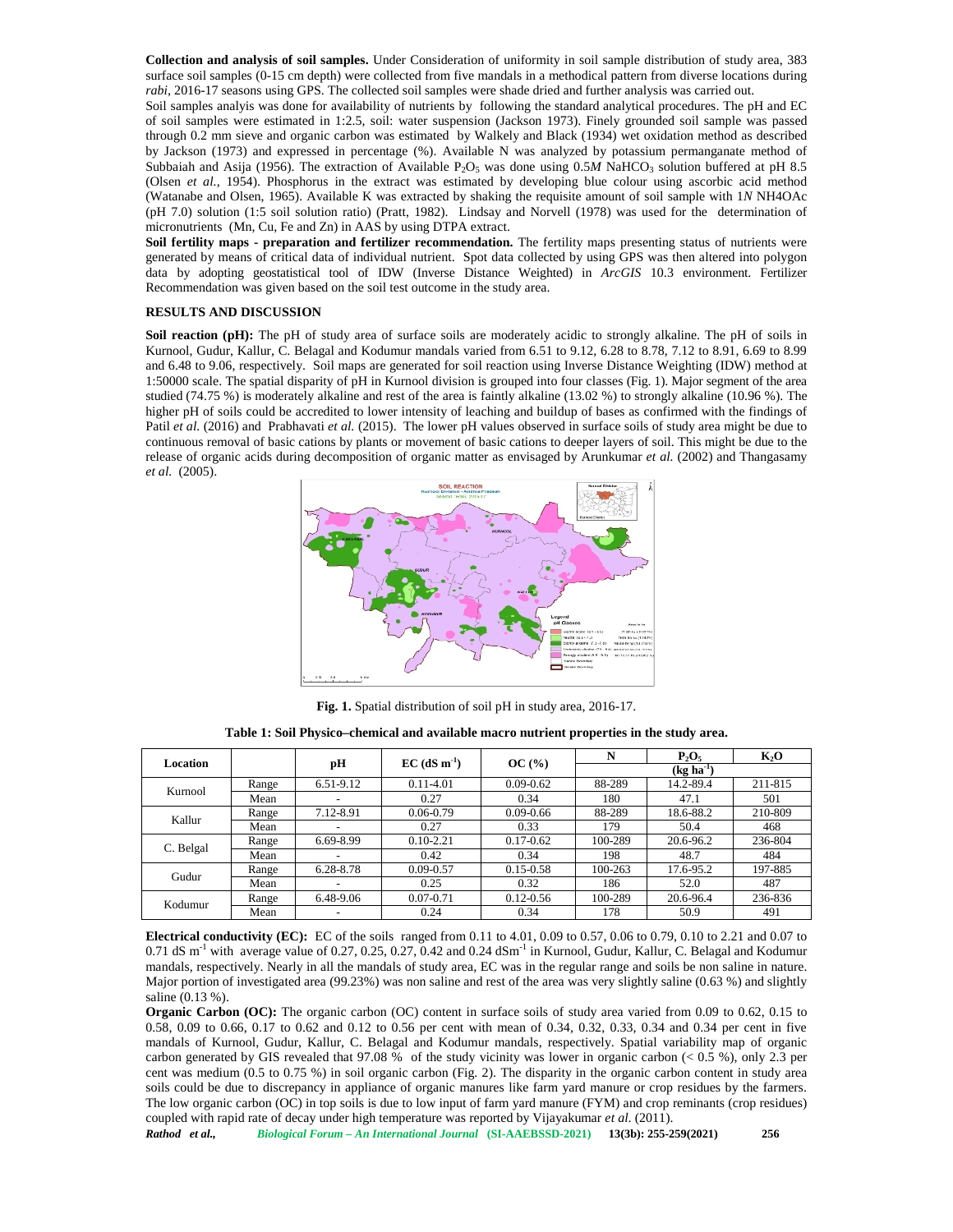| Location  |       | Ca                              | Mg             | S              | Zn            | Cu            | Fe         | Mn         |
|-----------|-------|---------------------------------|----------------|----------------|---------------|---------------|------------|------------|
|           |       | $(c \mod(p^+) \text{ kg}^{-1})$ |                | $(mg kg^{-1})$ |               |               |            |            |
| Kurnool   | Range | 10.47-34.50                     | 3.20-22.40     | 3.75-22.14     | $0.16 - 1.43$ | $0.16 - 2.60$ | 2.41-17.62 | 1.09-13.68 |
|           | Mean  | 22.5                            | 9.4            | 11.41          | 0.60          | 0.78          | 6.07       | 5.91       |
| Kallur    | Range | 14.4-37.2                       | $5.0 - 14.6$   | 3.58-22.47     | $0.13 - 1.48$ | $0.12 - 2.58$ | 1.02-14.58 | 1.08-15.48 |
|           | Mean  | 24.3                            | 9.7            | 10.92          | 0.57          | 0.69          | 4.78       | 5.79       |
| C. Belgal | Range | 14.4-38.8                       | $4.2 - 15.7$   | 3.74-22.45     | $0.26 - 1.30$ | $0.26 - 1.85$ | 1.54-12.58 | 1.38-14.22 |
|           | Mean  | 26.0                            | 10.5           | 12.52          | 0.61          | 0.76          | 5.38       | 6.17       |
| Gudur     | Range | 16.0-35.7                       | $4.2 - 16.4$   | 2.50-20.45     | $0.17 - 1.33$ | $0.18 - 2.03$ | 1.08-11.91 | 1.02-16.48 |
|           | Mean  | 25.1                            | 10.1           | 9.65           | 0.64          | 0.90          | 4.39       | 6.28       |
| Kodumur   | Range | 12.4-35.6                       | $4.0 - 14.8$   | 3.26-24.53     | $0.16 - 1.25$ | $0.03 - 1.89$ | 1.15-9.52  | 1.03-12.75 |
|           | Mean  | 24.8                            | Q <sub>1</sub> | 1136           | 0.53          | 0.77          | 4.78       | 6.04       |

**Table 2: Soil available secondary and micro nutrient status in the study area.**



**Fig. 2.** Spatial distribution of soil OC in study area, 2016-17.

**Available nitrogen.** Availability of nitrogen in soils of Kurnool division ranged from low to medium. The available N content of the soils in different mandals Kurnool, Gudur, Kallur, C. Belagal and Kodumur varied from 88 to 289, 100 to 263, 88 to 289, 100 to 289 and 100 to 289 kg/ha with a mean of 180, 186, 179, 198 and 178 kg/ha, respectively. The nitrogen content was lower in 99.91 % of study area and only 0.09 % of part was medium in available nitrogen. It is quite evident that the efficiency of applied nitrogen is very low as nitrogen is lost through various mechanisms like nitrification, succeeding denitrification, chemical and microbial fixation, NH<sub>3</sub> volatilization, runoff and leaching which resulted in lower amount of soil available nitrogen in soil (Datta and Buresh, 1989).

**Available Phosphorus (** $P_2O_5$ **): The available phosphorus (** $P_2O_5$ **) in Kurnool division soils ranged from 14.2 to 89.4, 17.6 to** 95.2, 18.6 to 88.2, 20.6 to 96.2 and 20.6 to 96.4 kg/ha with mean value of 47.1, 52.0, 50.4, 48.7 and 50.9 kg ha<sup>-1</sup> in Kurnool, Gudur, Kallur, C. Belagal and Kodumur mandals, respectively. Mapping of available P<sub>2</sub>O<sub>5</sub> by using GIS method confirmed that, it was low in 0.08 %, medium in 74.84 % and higher in 25.08 % in study area (Fig. 3). Phosphorus build up in the study area that attributed to high available phosphorus status is due to its Semi-arid environment with low rainfall and continuous usage of high analysis fertilizare, especially DAD



**Fig. 3.** Spatial distribution of soil Phosphorus in study area, 2016-17.

**Available Potassium (K2O):** The available potassium in surface soil of Kurnool division during 2016-17 ranged from 211 to 815, 197 to 885, 210 to 809, 236 to 804 and 236 to 836 kg ha<sup>-1</sup>with mean of 501, 487, 468, 484 and 491 kg ha<sup>-1</sup>in Kurnool, Gudur, Kallur, C. Belagal and Kodumur mandals, respectively. Mapping of available potassium by using GIS method revealed that largest area of 99.35 % was high in available potassium content. Potassium content is medium in the remaining area (0.65%).

**Available Calcium (Ca+2) and Magnesium (Mg):** The available calcium varied from 10.4 to 34.5, 16.0 to 35.7, 14.4 to 37.2, 14.4 to 38.8 and 12.4 to 35.6 (c mol (p<sup>+</sup>) kg<sup>-1</sup>) with mean of 22.5, 25.1, 24.3, 26.0 and 24.8 (c mol (p<sup>+</sup>) kg<sup>-1</sup>) and the available magnesium varied from 3.2 to 22.4, 4.2 to 16.4, 5.0 to 14.6, 4.2 to 15.7 and 4.0 to 14.8 (c mol (p<sup>+</sup>) kg<sup>-1</sup>) with mean value of 9.4,  $10.1$ , 9.7, 10.5 and 9.1 (c mol  $(p^+)$  kg<sup>-1</sup>) in five mandals of Kurnool, Gudur, Kallur, C. Belagal and Kodumur mandals, respectively. The results revealed that the entire study area of Kurnool division are sufficient with respective to

*Rathod et al., Biological Forum – An International Journal* **(SI-AAEBSSD-2021) 13(3b): 255-259(2021) 257**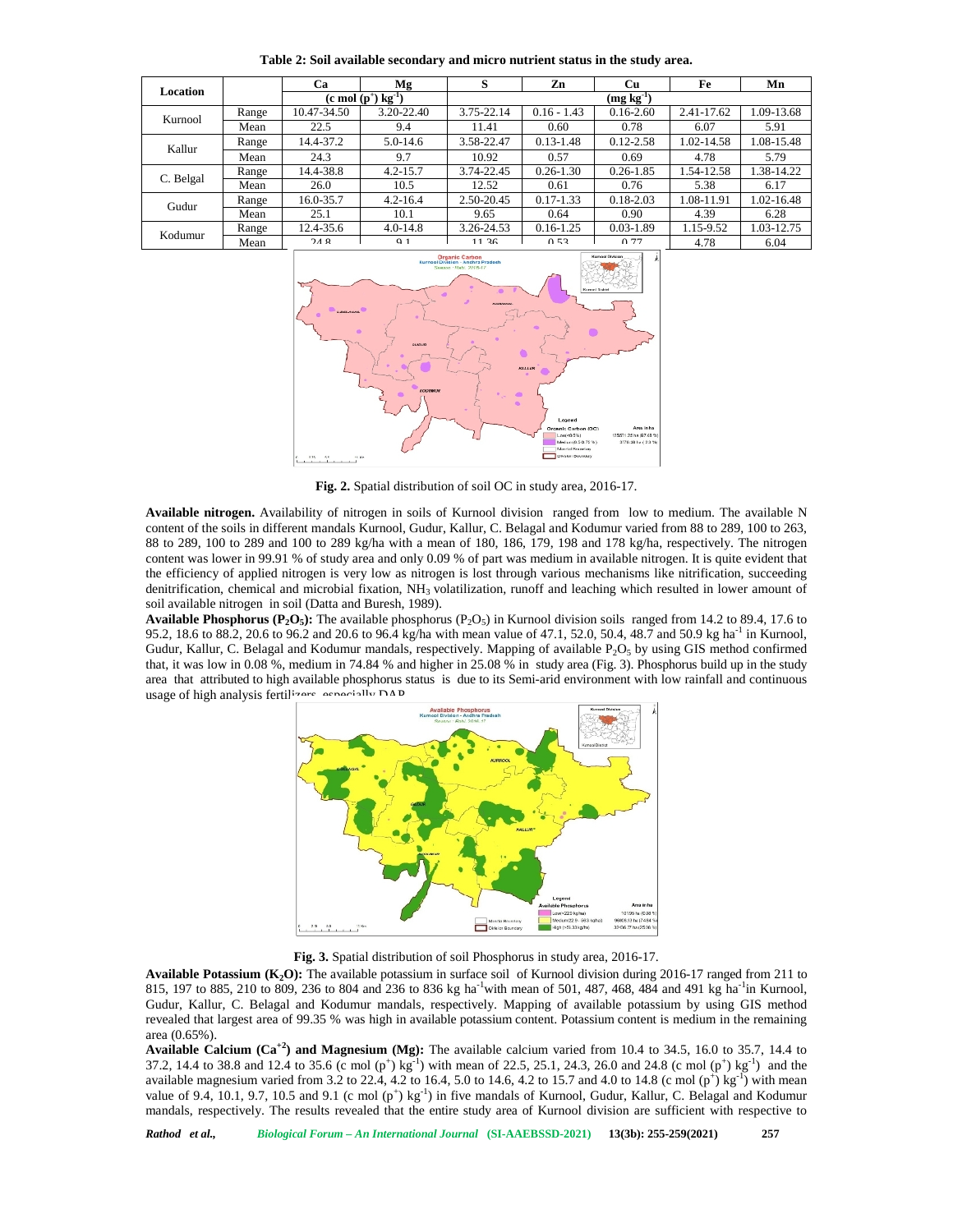available calcium and magnesium. The higher amount of exchangeable Ca and Mg content found in soils may be owing to high clay content and shale parent material.

**Available Sulphur (S):** The available sulphur in soil samples of Kurnool division during 2016-17 ranged from 3.75 to 22.14, 2.50 to 20.45, 3.58 to 22.47, 3.74 to 22.45 and 3.26 to 24.53 mg kg-1with mean of 11.41, 9.65, 10.92, 12.52 and 11.36 mg kg-1 in Kurnool, Gudur, Kallur, C. Belagal and Kodumur mandals, respectively. Available sulphur revealed that 68.74 per cent in the reading locality was adequate and 31.26 % was deficient (Fig. 4). The low available S was partly due to gypsiferous nature of sulphur which is non-available in black soils. Low and medium level of available S was due to lack of sulphur addition and continuous removal by crops (Venkatesh and Satynarayana, 1999).



**Fig. 4.** Spatial distribution of soil Sulphur in study area, 2016-17.

**Available Zinc (Zn):** The available zinc content of soils of Kurnool division varied from 0.16 to 1.43, 0.17 to 1.33, 0.13 to 1.48, 0.26 to 1.30 and 0.16 to 1.25 mg kg<sup>-1</sup> with mean of 0.60, 0.64, 0.57, 0.61 and 0.53 mg kg<sup>-1</sup> in Kurnool, Gudur, Kallur, C. Belagal and Kodumur mandals, respectively. The spatial distribution map of available zinc revealed that only 24.0 per cent in the study area was sufficient and rest of the area was deficient in available zinc (Fig. 5). Prasad *et al.,* 2009 attributed the low available zinc is due to high soil pH values and inturn formation of insoluble compounds of zinc or insoluble calcium zincate.



**Fig. 5.** Spatial distribution of soil Zinc in study area, 2016-17.

**Available Copper (Cu) and Manganese (Mn):** The available copper content of soils of Kurnool division varied from 0.16 to 2.60, 0.18 to 2.03, 0.12 to 2.58, 0.26 to 1.85 and 0.03 to 1.89 mg kg<sup>-1</sup> with mean of 0.78, 0.90, 0.69, 0.76 and 0.77 mg kg<sup>-1</sup> and the available manganese varied from 1.09 to 13.68, 1.02 to 16.48, 1.08 to 15.48, 1.38 and the available manganese varied from 1.09 to 13.68, 1.02 to 16.48, 1.08 to 15.48, 1.38 to 14.22 and 1.03 to 12.75 mg kg<sup>-1</sup> with mean of 5.91, 6.28, 5.79, 6.17 and 6.04 mg kg<sup>-1</sup> in Kurnool, Gudur, Kallur, C. Belagal a respectively. The spatial distribution map of available copper and manganese revealed the whole study area was satisfactory in available copper and manganese. The higher concentration of copper and manganese in the top horizon might be suitable to higher biological activity and chelating of organic compounds released during the decomposition of organic matter left after harvesting of the crop. This results are in conformity with the findings of Reddy and Naidu (2016).

**Available Iron (Fe):** The available iron content of soils of Kurnool division varied from 2.41 to 17.62, 1.08 to 11.91, 1.02 to 14.58, 1.54 to 12.58 and 1.15 to 9.52 mg kg<sup>-1</sup> with mean value of 6.07, 4.39, 4.78, 5.38 and 4.78 mg kg<sup>-1</sup> in Kurnool, Gudur, Kallur, C. Belagal and Kodumur mandals, respectively, it was sufficient in 61.49 % of the study area and deficient in 38.51 % of the study area (Fig. 6). The low iron content in some parts of study area can be attributed to precipitation of iron by CaCO<sub>3</sub>, which decreased its availability. This is in similarity with the results of Ravikumar *et al.* (2007).